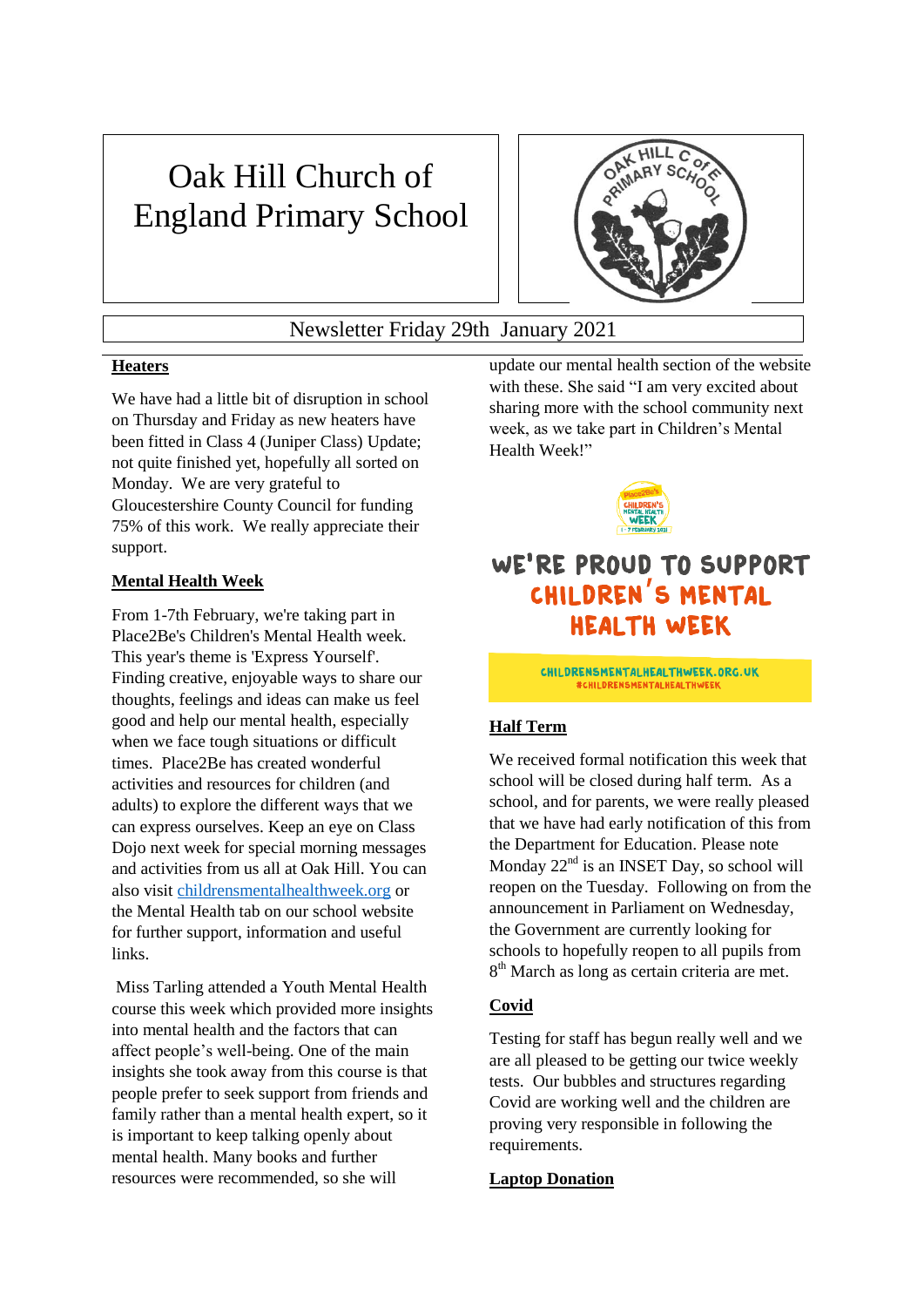We are very grateful to Angela Piercy and the Wormington Village Society for donating several laptops to the school for use by families during this difficult time. As soon as we have conducted our checks on them then they will pass on to families who would benefit from them. Thank you it was very generous.

#### **Mobile Data increases and Dongles**

If you are having difficulty accessing the internet with your children for remote learning then school may be able to help through the Government data and dongle scheme.

Schools, local authorities and trusts can request an increase in mobile data for a child or parent who has an existing mobile contract with a participating network if they are unable to access broadband internet at home. Most providers have additional conditions that account holders must meet. Note that not all participating networks can support pay-as-yougo customers.

The recipient will get an increase in mobile data on a monthly basis until July 2021.

Choose this option if:

- the account holder is with a [participating network and meets the](https://get-help-with-tech.education.gov.uk/guide-to-collecting-mobile-information/telling-about-offer#network-offers)  [conditions set by the provider](https://get-help-with-tech.education.gov.uk/guide-to-collecting-mobile-information/telling-about-offer#network-offers)
- the child or young person can use the mobile device's internet connection on a device suitable for learning (this is known as tethering)
- the owner of the mobile device will be at home when the child or young person is learning remotely
- the mobile phone has a strong signal at home

There's no content filtering with mobile data increases, so if the child will be unsupervised while using the internet, it may be better to choose a 4G wireless router.

The networks taking part in this scheme are EE, O2, Sky Mobile, SMARTY, Tesco Mobile, Three, Virgin and Vodafone.

4G wireless routers are compact digital devices, sometimes referred to as 'dongles' or 'mobile wifi', that provide an internet connection wherever there is access to mobile networks.

Choose this option if:

- the extra data for mobile devices option is not suitable
- there's more than one child or young person in the household who needs to learn remotely
- a mobile phone or tablet (tethered or not) is not regularly available for the child or young person's use
- the child or young person is likely to access the internet without supervision

We are aware of a couple of requests for support in this area and we are in the process of ordering, if you feel that this is something that will support you and your children then please get in touch.

#### **Governor Standing Down**

The Governors would like to say a big thank you to Mrs Jan Roach who, for personal reasons, has had to step down from her position as a governor. She has been a valuable member of the board for a number of years, her commitment and contribution will be sadly missed. We all wish her well in the future.

Oak Hill Governing Body

#### **Lock down Lunches**

If you are struggling for lunch ideas during lockdown then there is a great resource that the NHS has produced that gives some great ideas and inspiration for lunches and all priced at £15 a week

[https://www.nhs.uk/change4life/recipes/lunch/](https://www.nhs.uk/change4life/recipes/lunch/cheap-lockdown-lunch-ideas) [cheap-lockdown-lunch-ideas](https://www.nhs.uk/change4life/recipes/lunch/cheap-lockdown-lunch-ideas)

#### **Half Term Free School Meals**

As part of the County Council's commitment to ensure *No Child Goes Hungry* the scheme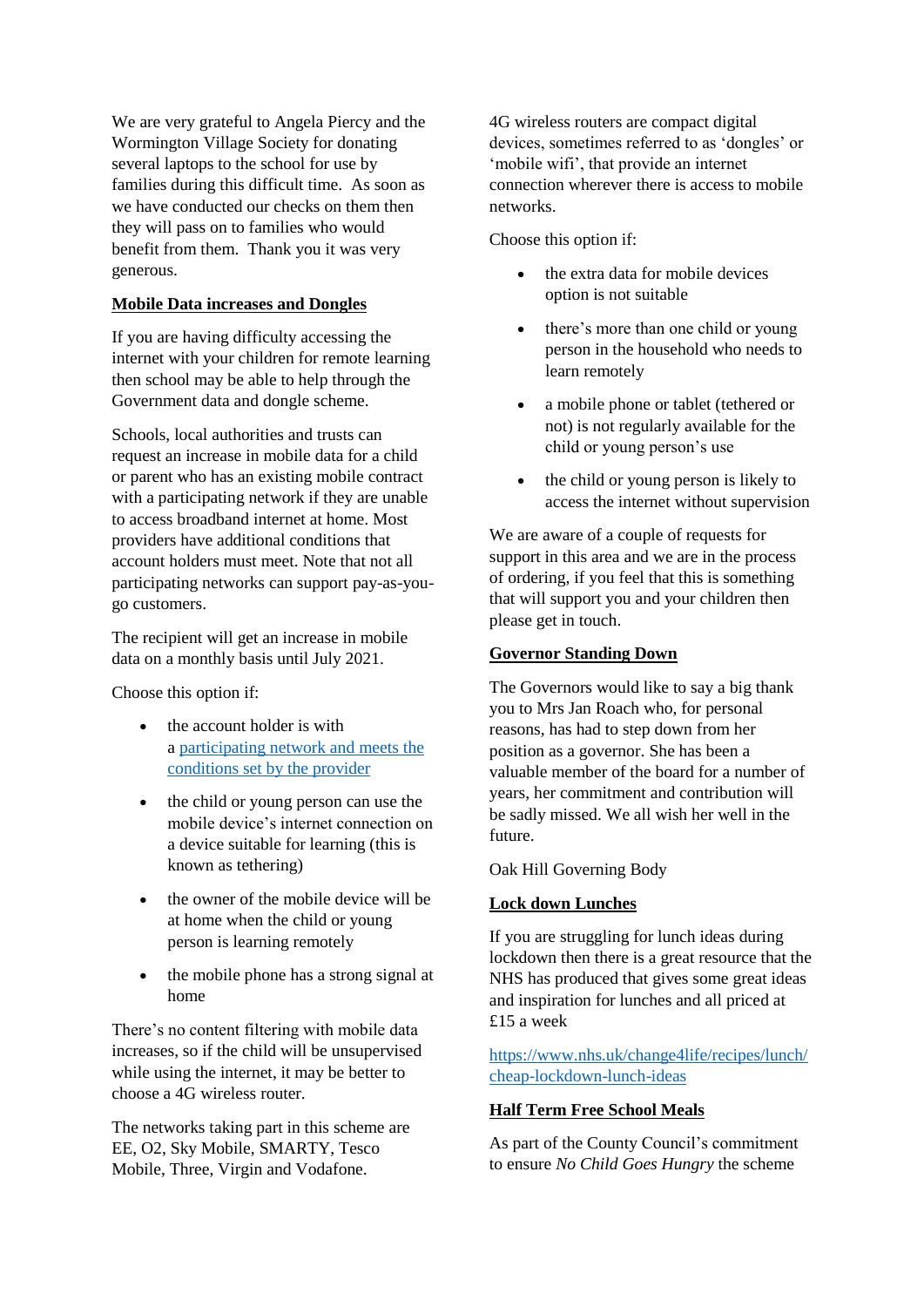will run again through the February Half Term.

During February Half Term the online portal will be available for Parents to apply for vouchers themselves. The portal will be live on the Gloucestershire County Council website from **25th January – 5 th February 2021** (closing at 5pm). Please be aware that any Parent or Carer who received a voucher during October or December holidays will receive this automatically and does not need to apply again through the portal for February.

Once the portal has closed the County Council aim for all vouchers to be sent between the  $8<sup>th</sup>$ -10<sup>th</sup> February 2021.

#### **Church Service in Alderton**

As you are aware Church services are presently suspended and a Morning Prayer takes place via Zoom. We will be publishing the link each week.

Topic: Morning Prayer

Time: 10:00 AM London

Join Zoom Meeting

[https://us04web.zoom.us/j/79812573605?pwd](https://us04web.zoom.us/j/79812573605?pwd=V0w2MEhPcDZYQTJpajR1bm90dmUzUT09) [=V0w2MEhPcDZYQTJpajR1bm90dmUzUT0](https://us04web.zoom.us/j/79812573605?pwd=V0w2MEhPcDZYQTJpajR1bm90dmUzUT09) [9](https://us04web.zoom.us/j/79812573605?pwd=V0w2MEhPcDZYQTJpajR1bm90dmUzUT09)

Meeting ID: 798 1257 3605

Passcode: EJ8WjH

#### **Oak Academy Virtual Library**

Oak Academy are starting their own virtual Library with a different book every week which can be read virtually, as well as interviews with the author. This week's book is The Girl Who Stole an Elephant by Nizrana Farook

Link: https://library.thenational.academy/

Winchcombe Fire Service made an amazing presentation especially for us, where we got to see everything in a fire engine and learn about all of the important jobs the firefighters do! We then made our own fire engines and wrote about what we want to be when we grow up.



#### **Willow Class**

This week in English we have begun a new story called 'Monkeys and Hats' which is very funny! The children have done a fantastic job of creating their story maps and retelling the story through song, mime and reflection. In Maths we have been working hard on our place value. Year 2 have been focussing on numbers to 100 and Year 1 have been learning to split numbers into their tens and ones! During our topic lessons we have been looking closely at Brazil and this week we explored the cities in Brazil and made comparisons to our nearby cities in the UK!

#### **Maple Class**

This week, Maple Class have been learning all about the Fire and Rescue service.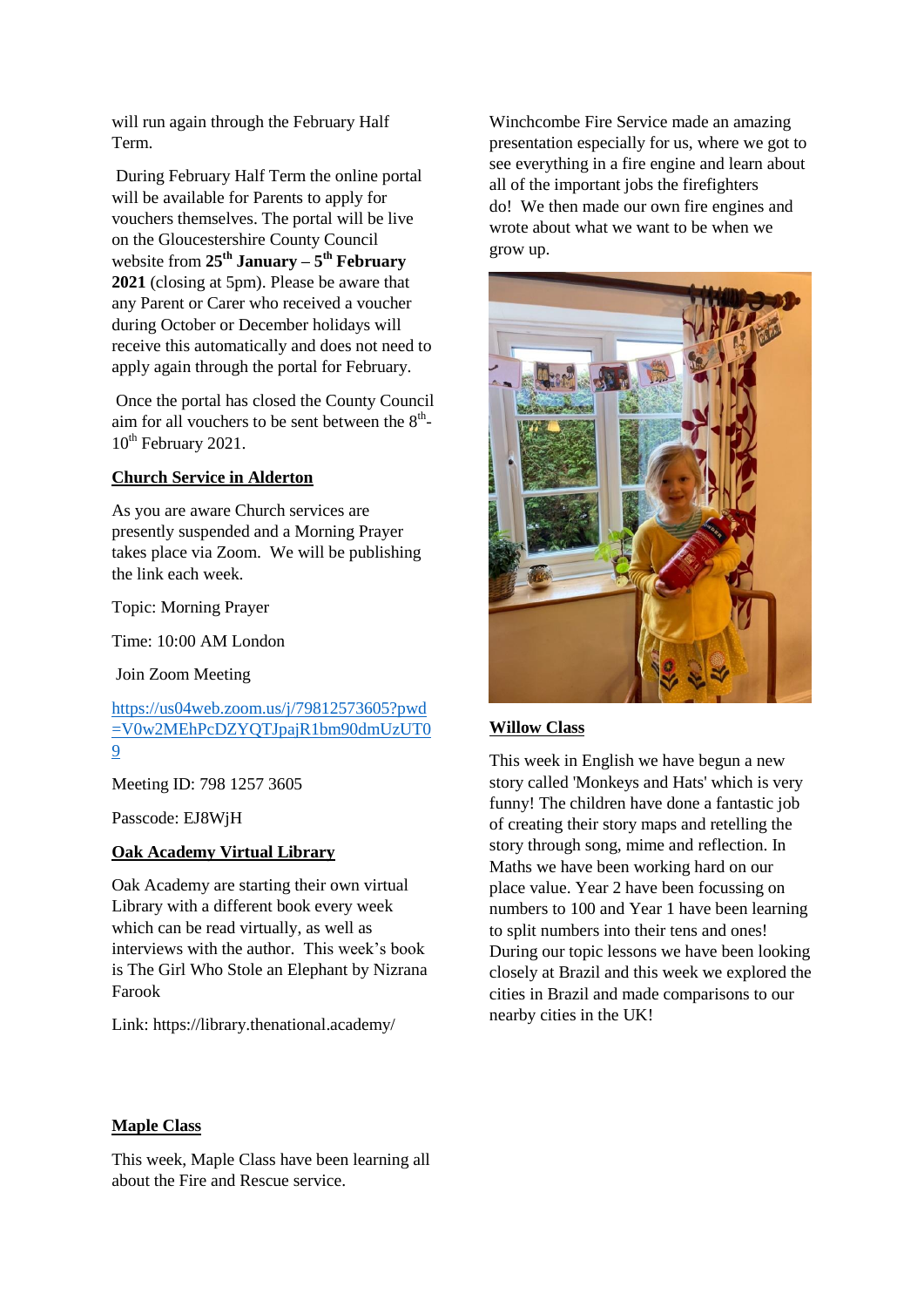





#### **Hawthorn Class**

In Hawthorn this week the children have been learning about bar charts in Year 3 and fractions in Year 4. In English, they have been learning about pandas, this information is going to be put into a non- chronological report next week. In Geography, the children

have been exploring how the use of land in the UK is split. Did you know only 10% of the space in England is urban!

Wednesday 17th Jan<br>Pandor have loty jour as well as strang to crush bamb purpose who you are write info<br>Andrene who is puring to altience are flutte b CHACTA d lat bainboo and eat bamboon<br>when both and colorated species five<br>when both and coloration from boo<br>bambool

#### **Juniper Class**

In Juniper Class this week, we have started our new topic about global warming and rainforests. Lots of children are really excited about our new topic and we have begun by learning about how plastic pollution has a major impact on our environment. In English, the children have been getting really creative by coming up with their own schemes and inventions to reduce plastic waste and we have started to learn about persuasive writing. In Maths we have continued to develop our understanding of decimals, percentages and fractions, using problem solving questions. The children also took part in a live read Gloucestershire event which the children thoroughly enjoyed.